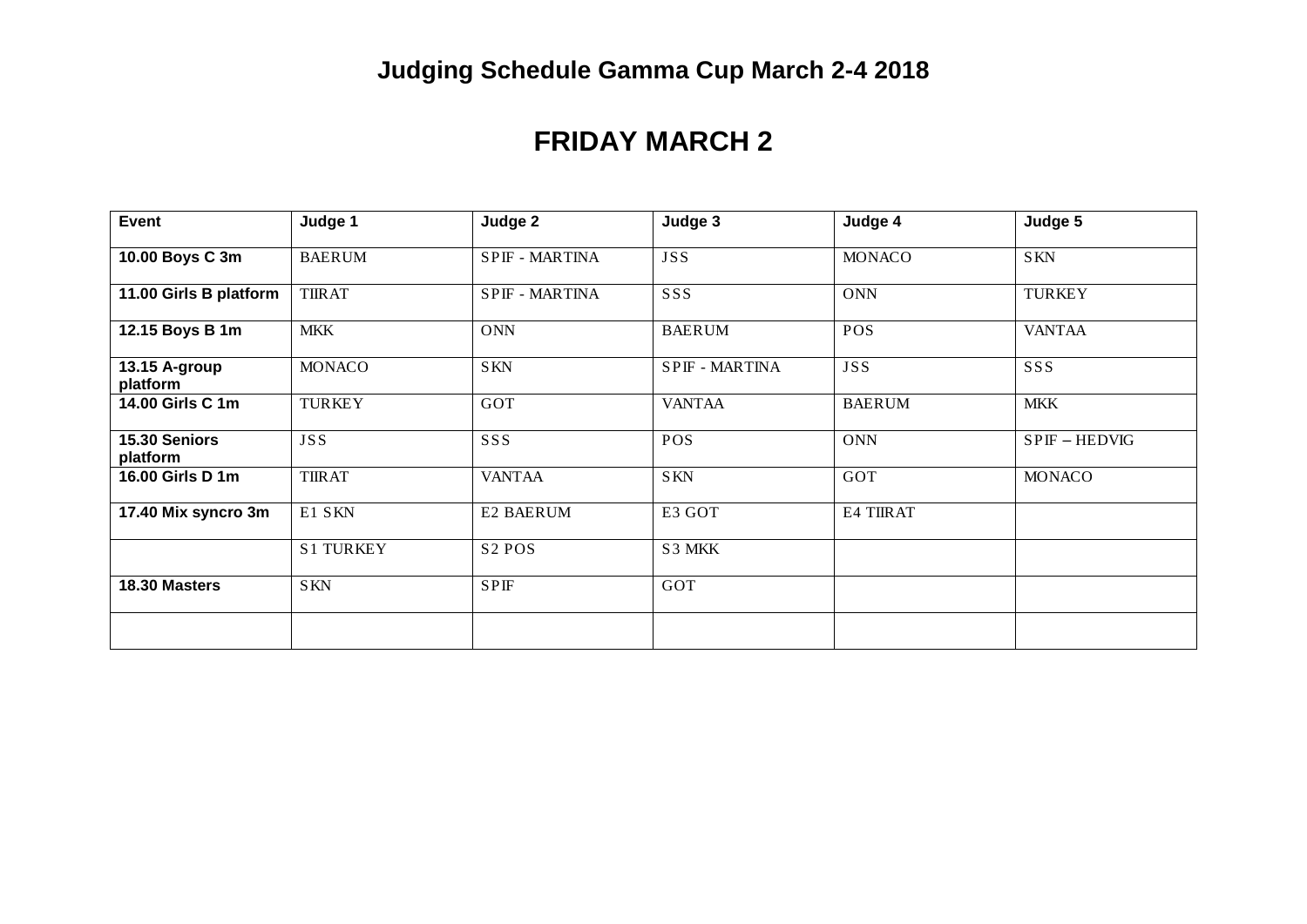## **Judging Schedule Gamma Cup March 2-4 2018**

## **SATURDAY MARCH 3**

| <b>Event</b>                         | Judge 1              | Judge 2          | Judge 3           | Judge 4       | Judge 5       |
|--------------------------------------|----------------------|------------------|-------------------|---------------|---------------|
| 9.00 A-group 3m                      | <b>MKK</b>           | GOT              | <b>ONN</b>        | <b>TURKEY</b> | <b>POS</b>    |
| 10.25 Girls C 3m                     | <b>BAERUM</b>        | <b>JSS</b>       | SSS               | <b>TIIRAT</b> | SPIF - OXANA  |
| 11.45 Boys C platform                | SPIF - JOANNA        | <b>TURKEY</b>    | GOT               | <b>MKK</b>    | <b>VANTAA</b> |
| 11.45 Girls B 1m                     | <b>MONACO</b>        | VS S             | <b>SKN</b>        | <b>ONN</b>    | <b>TIIRAT</b> |
| 14.30 Boys B platform                | <b>SPIF - HEDVIG</b> | <b>ESK</b>       | SPIF - MARTINA    | <b>JSS</b>    | SSS           |
| 15.15 Seniors 3m                     | <b>MKK</b>           | <b>MONACO</b>    | VS S              | POS           | <b>VANTAA</b> |
| 15.15 Boys D 1m                      | <b>TURKEY</b>        | <b>SKN</b>       | <b>ESK</b>        | SSS           | $SPIF - ???$  |
| 16.40 Girls D 3m                     | <b>TIIRAT</b>        | VS S             | <b>ONN</b>        | <b>POS</b>    | GOT           |
| 18.00 Syncro 3m<br>juniors + seniors | E1 MONACO            | E2 MKK           | E3 SPIF - MARTINA | E4 ESK        |               |
|                                      | S1 JSS               | <b>S2 VANTAA</b> | S3 SKN            |               |               |